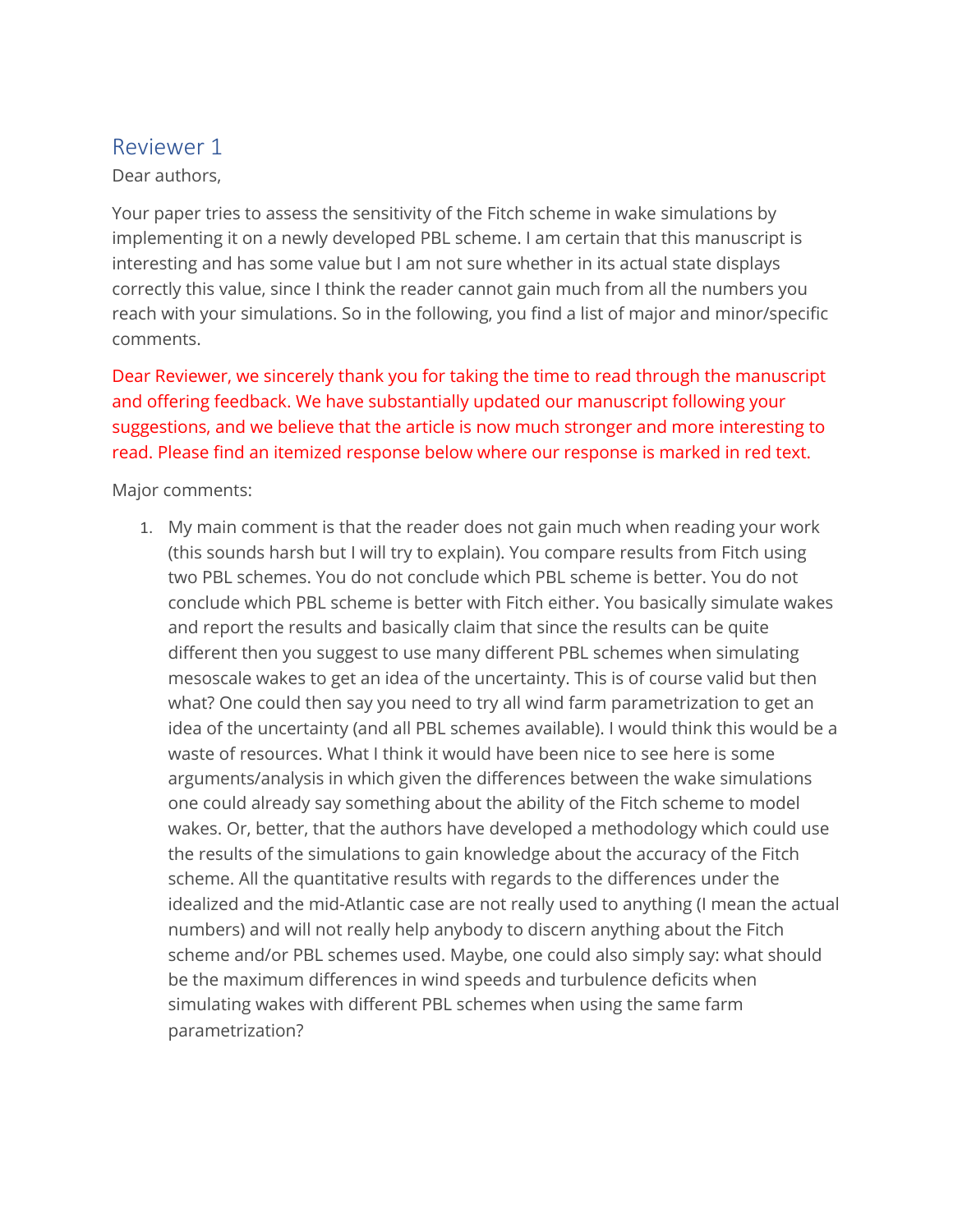While your feedback is blunt, we have taken it to heart. As this is your main comment, we have emphasized our response here and broken it up into five parts.

#### 1. The motivation for this manuscript could have been clearer and stronger.

Both reviewers noted that this manuscript was not engaging, so we have updated the introduction to more clearly highlight the important and time-sensitive problem that our research addresses (L25-49). Our primary motivation for conducting this analysis is as follows: offshore wind resource assessments are necessary for the rapidly developing offshore wind industry, but these resource assessments suffer from a lack of quality observations in most of the U.S. offshore wind resource areas. Thus, the offshore research agenda within the U.S. has explicitly solicited researchers to improve uncertainty quantification for offshore wind resource assessments. This call has come from academia (e.g., Archer et al. (2014), "Meteorology for Coastal/Offshore Wind Energy in the United States Recommendations and Research Needs for the Next 10 Years", which states that Research Need #2 is Uncertainty Quantification, especially in the form of ensemble simulations, which is what our research enables) as well as U.S. federal scientific agencies (e.g., Shaw et al. (2019) "Workshop of research needs for offshore wind resource characterization", in which the need for uncertainty quantification is stressed multiple times). Our research directly addresses the need to improve uncertainty quantification of offshore wind resource.

# 2. Our article improves the capability for uncertainty quantification, **which is distinct from model validation,** but also crucial to ensure reliable numerical models.

As addressed above, there is an established need to quantify uncertainty in numerical models of wind resource, especially for regions that lack high quality observations. The National Research Council of the National Academies published a book that describes the importance of (and distinctions between) uncertainty quantification and validation, "Assessing the Reliability of Complex Models: Mathematical and Statistical Foundations of Verification, Validation, and Uncertainty Quantification". While validation answers the question of "How accurately does the model represent reality for the quantities of interest?", uncertainty quantification addresses "How do the various sources of error and uncertainty feed into the uncertainty in the model-based predictions of the quantities of interest?". These questions are interrelated but distinct and co-equal parts of the verification, validation, and uncertainty quantification (VVUQ) process. The book states that "the first UQ task is to quantify uncertainties in model inputs", and we do precisely this by developing and implementing new WRF code that allows users to vary the PBL scheme in a wind farm simulation. In our paper, we demonstrate that indeed there is a great deal of wind resource uncertainty that is associated with the choice in PBL scheme. Perhaps our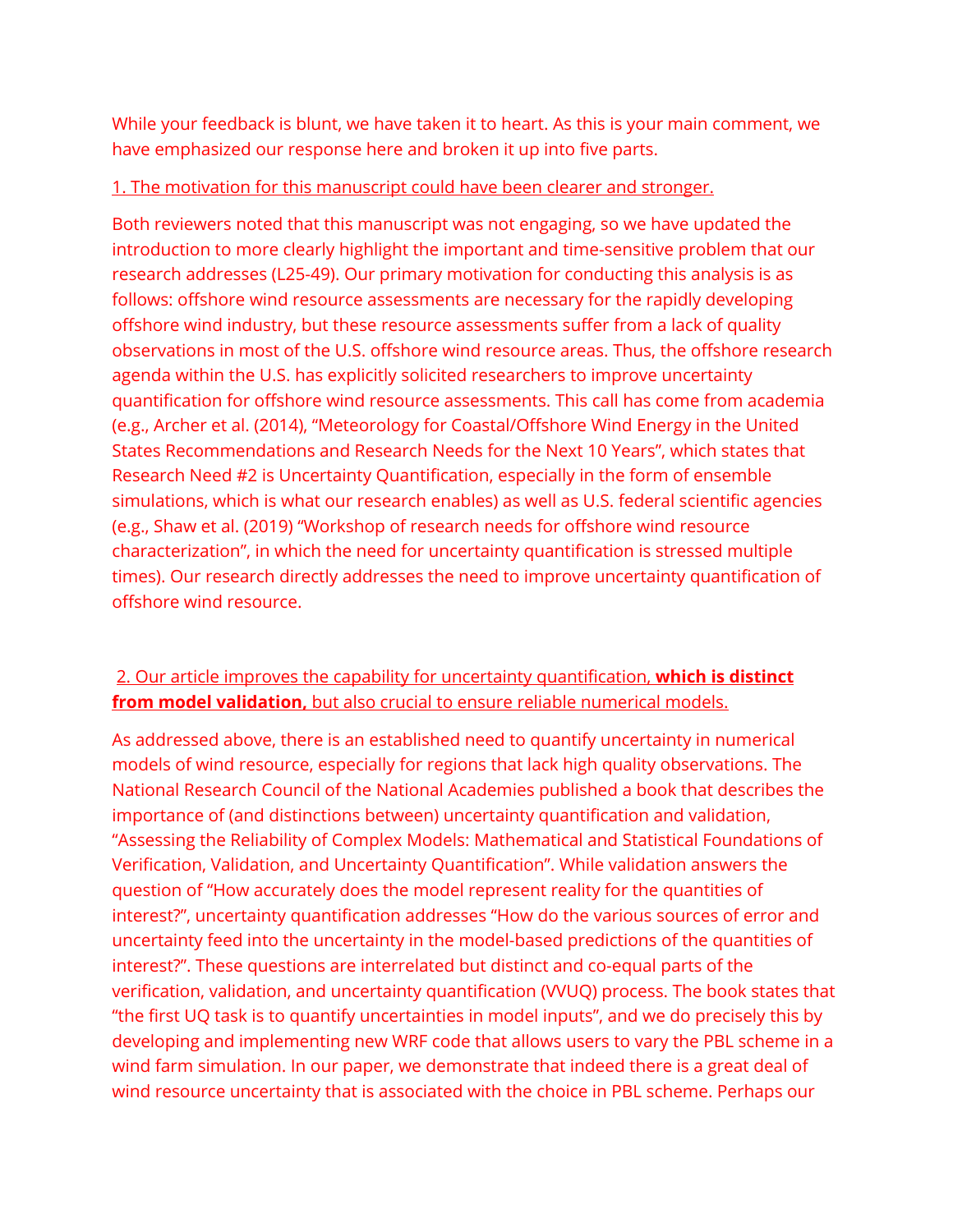most simple and most important finding is that "the 3DPBL generates 4.7%-7.8% less power than MYNN" in the period and test case considered in our analysis. This finding, while technically specific to our analysis, could have serious implications for the financial viability of the offshore wind industry when similar analyses are conducted by interested stakeholders, and we demonstrate this finding without employing observations. (We point out that observations of wakes in US waters are not available given the lack of offshore deployment in US waters.)

We concede, as the book notes, that "VVUQ tasks are interrelated". However, our work (1) enhances the ability of researchers to conduct VVUQ studies for wind farm simulations in the future and (2) demonstrates **for the first time** that, indeed, future VVUQ studies should vary the PBL scheme. Both reviewers note that our paper already feels too long, and as such, it would not be possible to additionally conduct a thorough validation study that meets the best practices delineated in the book, such as

- "Principle: Validation assessments must take into account the uncertainties and errors in physical observations (measured data)."
- "Best practice: If possible, use a broad range of physical observation sources so that the accuracy of a model can be checked under different conditions and at multiple levels of integration."
- "Principle: Validation and prediction often involve specifying or calibrating model parameters."
- "Principle: The uncertainty in the prediction of a physical [quantity of interest] must be aggregated from uncertainties and errors introduced by many sources, including discrepancies in the mathematical model, numerical and code errors in the computational model, and uncertainties in model inputs and parameters."

We believe that a future article that carries out such a validation study and meets these principles would indeed be valuable, especially when conducted in conjunction with observations from upcoming field campaigns that include focused efforts to characterize mesoscale wake effects (e.g., AWAKEN/ARISE) and atmospheric phenomena in the U.S. offshore waters (e.g., WFIP3).

3. Now that our idealized simulations do not share large-scale forcing, it is increasingly important that we simulate a real case study with both MYNN and the 3DPBL that share large-scale forcing.

As discussed in greater detail below, following your feedback we have re-run all the idealized simulations so that their NWF hub-height wind speeds match. This effort necessitated tuning the large-scale forcing for each simulation. As such, the idealized simulations and real simulations highlight two distinct effects now. The idealized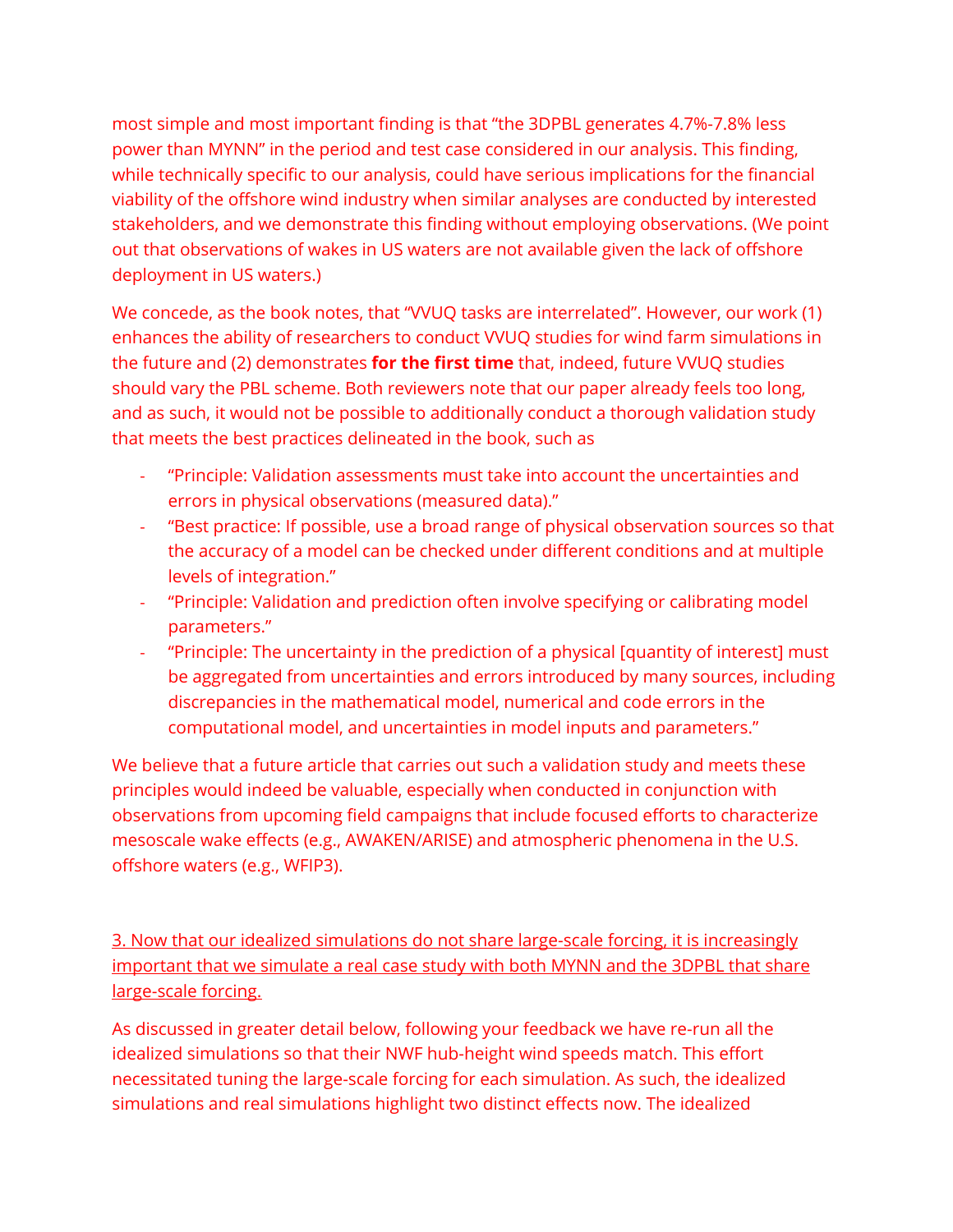simulations explore the question of "How does the unique momentum recovery parameterization of each PBL scheme affect wakes", and (as we discuss in greater detail in the manuscript) the real simulations ask "How do differing predictions of hub-height wind speed affect wakes?". Thus, the real simulations that we have run take on even greater importance now.

4. The scope of our article is consistent with the scope of other published WFP sensitivity studies, some of which have been published in *Wind Energy Science*.

- Bodini et al. (2021) published a WRF wind resource assessment study in *WES* (no WFP, but ultimately addressing the same fundamental question of uncertainty associated with a PBL) in the offshore US that did not compare to observations. This paper employed a 16-member WRF ensemble that was generated using in-built WRF capabilities.
- Pryor et al. (2021) published a WRF WFP sensitivity in onshore US in *JAMC* that also did not compare to observations.

Thus, our methodology is consistent with other academic publications that address the same fundamental question we investigate.

# 5. Final, itemized response to additional concerns raised in this comment

# Thus, with this in mind:

- "One could then say you need to try all wind farm parametrization to get an idea of the uncertainty (and all PBL schemes available). I would think this would be a waste of resources": This approach is exactly how Archer et al. (2014) suggest conducting uncertainty quantification, and correspondingly, how uncertainty quantification has been proposed along these lines in turbine-free wind resource assessments (e.g. Bodini et al. (2021)) and turbine-including assessments (e.g. Pryor et al. (2021)). Our work is the first to expand the uncertainty quantification capabilities to account for variance in PBL scheme in turbine-including simulations, a factor that has often been shown to be the largest source of uncertainty in turbine-free simulations (e.g. Optis et al. (2020)).
- "All the quantitative results with regards to the differences under the idealized and the mid-Atlantic case are not really used to anything (I mean the actual numbers) and will not really help anybody to discern anything about the Fitch scheme and/or PBL schemes used." Taking this feedback, we have substantially reduced the number of overly detailed quantitative comparisons throughout the manuscript. However, we have retained the most important quantitative differences, such as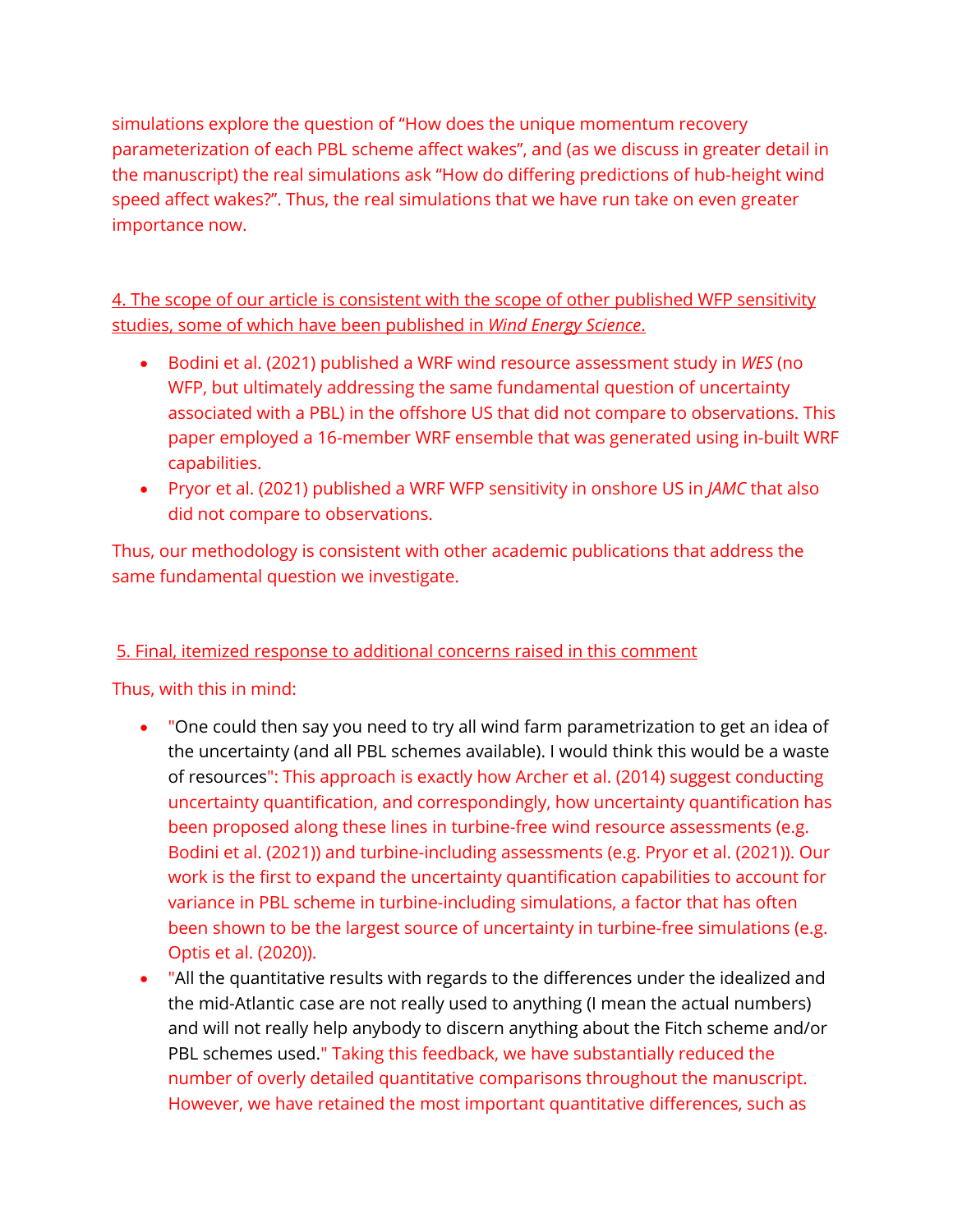statements similar to "the 3DPBL generates 4.7 %–7.8 % less power than MYNN in August 2020".

2. Your introduction is way too long. Particularly Section 1.2 is not really needed and it falls very much into kind of the same comment I just made about many numbers (from a number of previous wake works) without much meaning. The last paragraph of that subsection can be kept and will be sufficient. Also all the Fitch studies before Archer et al. (2020) are wrong (due to the bug in the model) and so they should not be mentioned. Lastly, what the introduction really lacks is why trying now Fitch with the 3DTKE PBL scheme? Would it be better? More realistic? Totally wrong? I guess the reader would tend to think that a 3D PBL scheme is better than a "2D" one such as MYNN

Regarding the length: We have cut Section 1.2 and have adapted its most important contents into the rest of the introduction.

Regarding the TKE advection bug: We have updated the manuscript to include the statement " We note that some Fitch WFP simulations, those with TKE advection turned on prior to Archer et al. (2020) were subject to a bug in the WRF code, and as such, the results from these studies should be interpreted with caution" (L81-83).

Regarding the discussing the 3DPBL in the intro: In an effort to keep the introduction short and engaging, we discuss the motivation for the 3DPBL in the Methods (L105-108). Crucially, we also emphasize that the NCAR 3DPBL parameterization is different than the 3DTKE parameterization. We have updated the manuscript to clarify this "To avoid confusion regarding nomenclature of new turbulence models, we note that the NCAR 3DPBL is different from the 3DTKE PBL scheme (Zhang et al., 2018)" (L101-103).

3. Second paragraph in Sect. 2.1: these lines should be complemented with the formulations so that the reader can get an idea of the advantages/extensions of the 3D TKE PBL.

Thank you for this suggestion. We wanted to do include the 3DPBL formulations in the initial draft of the manuscript, but we ultimately omitted copying the formulations from Juliano et al. (2022) to this paper, as the matrix equations in the original paper take up an entire page (Ref. Fig. 1). We include the reference to the paper with these formulations. Instead, we qualitatively and quantitatively discuss the major differences between the two PBL schemes in the manuscript (L109-133).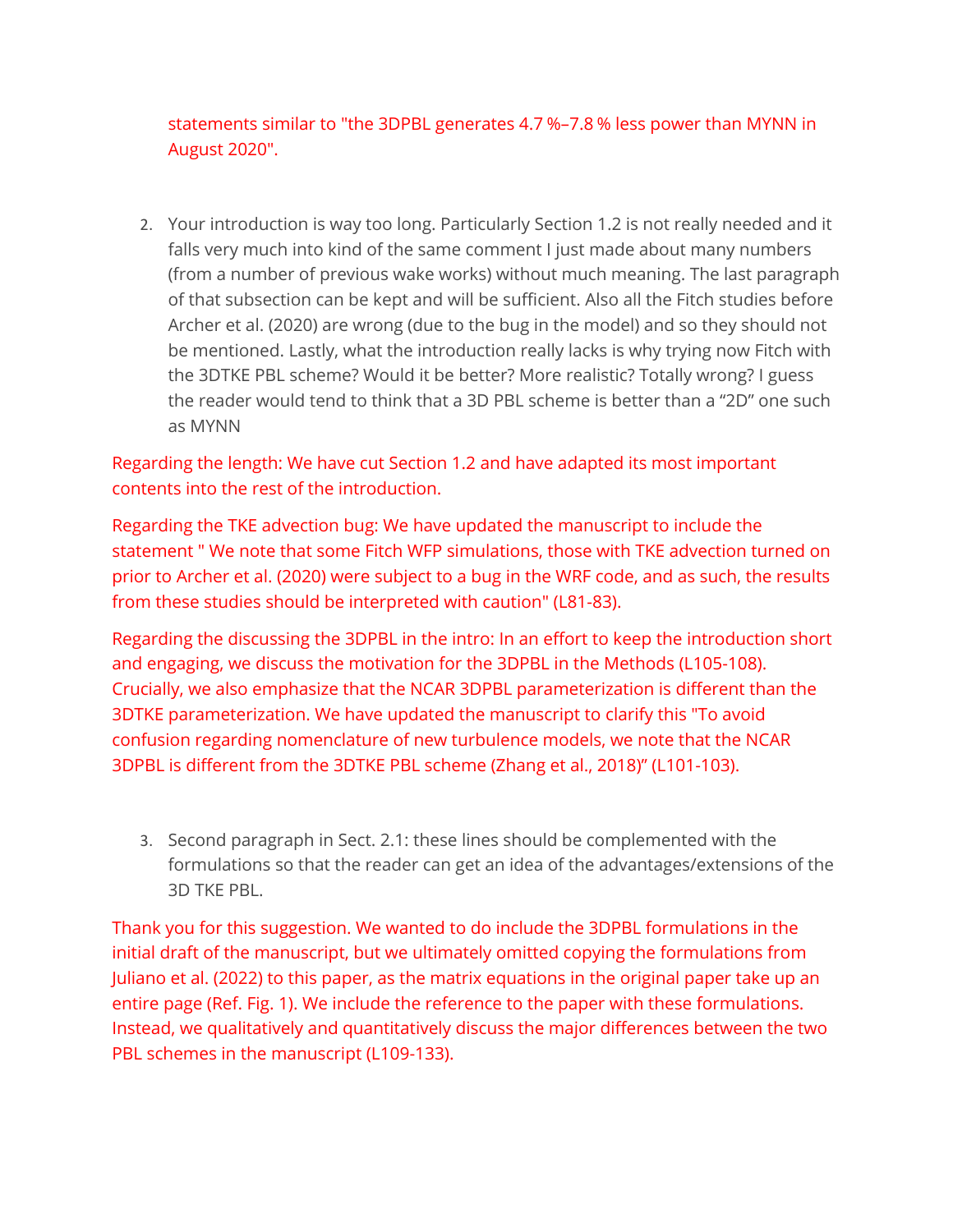| $\circ$                                                                 | ۰       | $\circ$                                       | ≌ ଞ                                       | $\circ$                                                                       |                                                                   | খ়ী≋ ≌ ≋                                                 | ⊭ ≋                                                                        | श्लेष्ट                                  | 읠<br>$-\frac{30}{a_x}$                                                                |
|-------------------------------------------------------------------------|---------|-----------------------------------------------|-------------------------------------------|-------------------------------------------------------------------------------|-------------------------------------------------------------------|----------------------------------------------------------|----------------------------------------------------------------------------|------------------------------------------|---------------------------------------------------------------------------------------|
| $\circ$                                                                 | $\circ$ | 高高                                            |                                           | 。 ა∥\$ 。                                                                      |                                                                   | al a                                                     | ङ∣ङ                                                                        | 시설<br>$\frac{\partial V}{\partial \rho}$ | ⊯ ङ्                                                                                  |
| $\circ$                                                                 |         | $\frac{26}{15}$                               | $\circ$                                   | $\frac{\partial \theta}{\partial t}$ $\frac{\partial \theta}{\partial t}$     |                                                                   | $\circ$                                                  | $\frac{q}{2l_1}+2\frac{\partial W}{\partial z}$                            | $\frac{36}{16}$                          | 원                                                                                     |
| ۰                                                                       | $\circ$ |                                               | ଆଞ୍ଚ ଆଞ୍ଚ ଅଞ୍ଚ                            |                                                                               | ङ∣ङ                                                               | 익<br>्<br>श्री<br>्रमे<br>जन्                            | श्री<br>शि<br>ङ्कांड                                                       | $\frac{\partial V}{\partial x}$<br>ફ્ર∣ફ | ्<br>शुरु<br>ak<br>dx                                                                 |
| ۰                                                                       | ≋∣⊛     | $\circ$                                       | 8 第                                       | av<br>Va                                                                      | 쇠복<br>$+\frac{\partial U}{\partial x}$<br>्<br>भौड़               | 別名                                                       | z <mark>êw</mark><br>$\frac{9}{9z}$                                        | ≋∥<br>क                                  | $\frac{\partial \tilde{u}}{\partial t} = \frac{\partial \tilde{u}}{\partial t}$<br>일종 |
| ۰                                                                       | ଞାଝ ଝାଞ |                                               | $\circ$                                   | 씨<br>्रां<br>श्र<br>$\frac{\partial W}{\partial z}$                           | چ∣چ                                                               | $\frac{\partial U}{\partial z}$                          | र<br>अक्ष<br>ं<br>श्री                                                     | ्<br>श्र<br>ङ∣ङ                          | श्रं≹<br>星影                                                                           |
| 劉告                                                                      | ≋∥≋     | av<br>da                                      | 이兴<br>्र<br>भू                            | $\circ$                                                                       | ₽g                                                                | $\circ$                                                  | $\circ$                                                                    | $\circ$                                  | ۰                                                                                     |
| E) 3                                                                    | आह      | $\frac{q}{M_2}+\frac{\partial V}{\partial y}$ | क्षेष्ठ                                   | ₽q                                                                            | $\circ$                                                           | $\circ$                                                  | $\circ$                                                                    | $\circ$                                  | ۰                                                                                     |
| 11동                                                                     | 이동<br>부 | $\frac{\partial V}{\partial z}$               | $\mathscr{G} _{\mathscr{C}_{\mathbf{X}}}$ | $\circ$                                                                       | $\circ$                                                           | $\circ$                                                  | $-2\beta$ g                                                                | Bg                                       | Bg                                                                                    |
| 이징                                                                      | $-98$   | ۰                                             | $\circ$                                   | $\circ$                                                                       | $\circ$                                                           | $\circ$                                                  | ۰                                                                          | $\circ$                                  | ٥                                                                                     |
| $\left\{ \left\  \left\langle \theta^2 \right\rangle \right\  \right\}$ | इ<br>3  | (B 4)                                         | (an)                                      | $\langle$ un $\rangle$                                                        | $ \langle m n \rangle $                                           | $\langle n n \rangle$                                    | $\langle w^2\rangle$                                                       | $\langle v^2 \rangle$                    | (پن                                                                                   |
|                                                                         |         |                                               |                                           |                                                                               | ı.                                                                |                                                          |                                                                            |                                          |                                                                                       |
| ۰                                                                       | $\circ$ | $\circ$                                       | $\circ$                                   | $\frac{d}{d\theta} + \frac{d\theta}{d\theta} + \frac{\partial V}{\partial z}$ | $c_1q^2\left(\frac{\partial W}{\partial x}\right)$<br>.∔<br>ક∥ક્ર | $c_1 q' \frac{\partial V}{\partial x}.$<br>$\frac{1}{2}$ | $\left  \frac{q^3}{6i_1} + 3C_1 q^2 \frac{\partial W}{\partial c} \right $ | $\frac{d^3}{6i_1}+3C_1q^{2.5}$<br>ঙ∣ৼ    | 이오<br>$+3C_1q^{2}$ :<br>श्रंहि                                                        |
| $\widetilde{5}$                                                         |         |                                               |                                           |                                                                               |                                                                   |                                                          |                                                                            |                                          |                                                                                       |
|                                                                         |         |                                               |                                           |                                                                               | 12                                                                |                                                          |                                                                            |                                          |                                                                                       |

 $222$ 

Accepted for publication in Monthly Weather Review. DOI 10.1175/MWR-D-21-0164.7" UTC

Response Figure 1. The page-long 3DPBL equations, as documented in Juliano et al (2022).

4. Text between lines 198 and 208: due to the use of a new PBL scheme, it would be interesting to see the development with time of the turbine-free simulations and find out why 3 days are indeed needed to develop the ABL and reach quasi-steady state (it just reads as a quite extremely long spin up period). By the way, you do not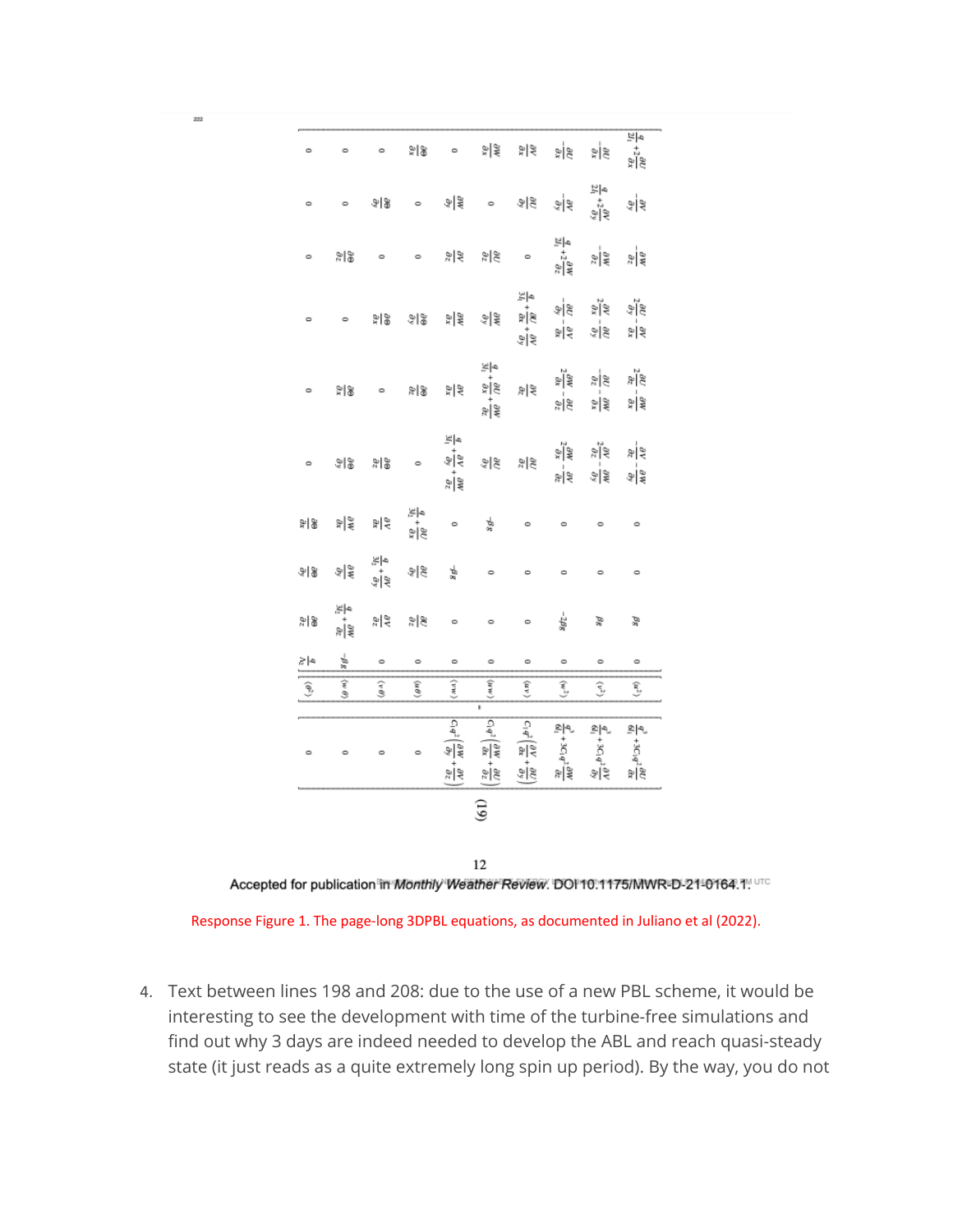mention (I think) the type of boundary conditions during spin up and wake simulations.

Thank you for the suggestion. We have added a section discussing the spin-up of the simulations at the start of Section 3.1 (L235-242).



Response Figure 2. Figure 2 in the updated manuscript. Hub-height wind speed at the center of each domain during spin-up in the idealized turbine-free simulations. The last 24 hours of each simulation is taken as the performance period for the NWF simulations.

The boundary conditions for the idealized simulations during spin-up can be found in the updated Table 1. We now explicitly state that the wake simulations use the same boundary conditions as the turbine free simulations (L184).

5. Idealized simulations: to compare fairly the Fitch scheme with the two PBL schemes, you should aim to get the same wind speed and direction at hub height. Therefore you should not use the same geostrophic wind for all simulations The problem is clear for the unstable simulation where it does not make sense at all to compare the wake results given the large differences in wind speed

Thank you for suggesting that we adjust our idealized simulations to match hub-height wind speeds. We reran all the idealized simulations with this constraint in mind. Your suggestion made it much easier to compare wake effects across all stabilities and PBL schemes. We believe that the idealized results are much clearer now.

As a result of the new simulations, the entirety of Section 3 has been updated. The key findings of the new idealized results can be quickly ascertained from the updated Conclusions (discussed immediately below).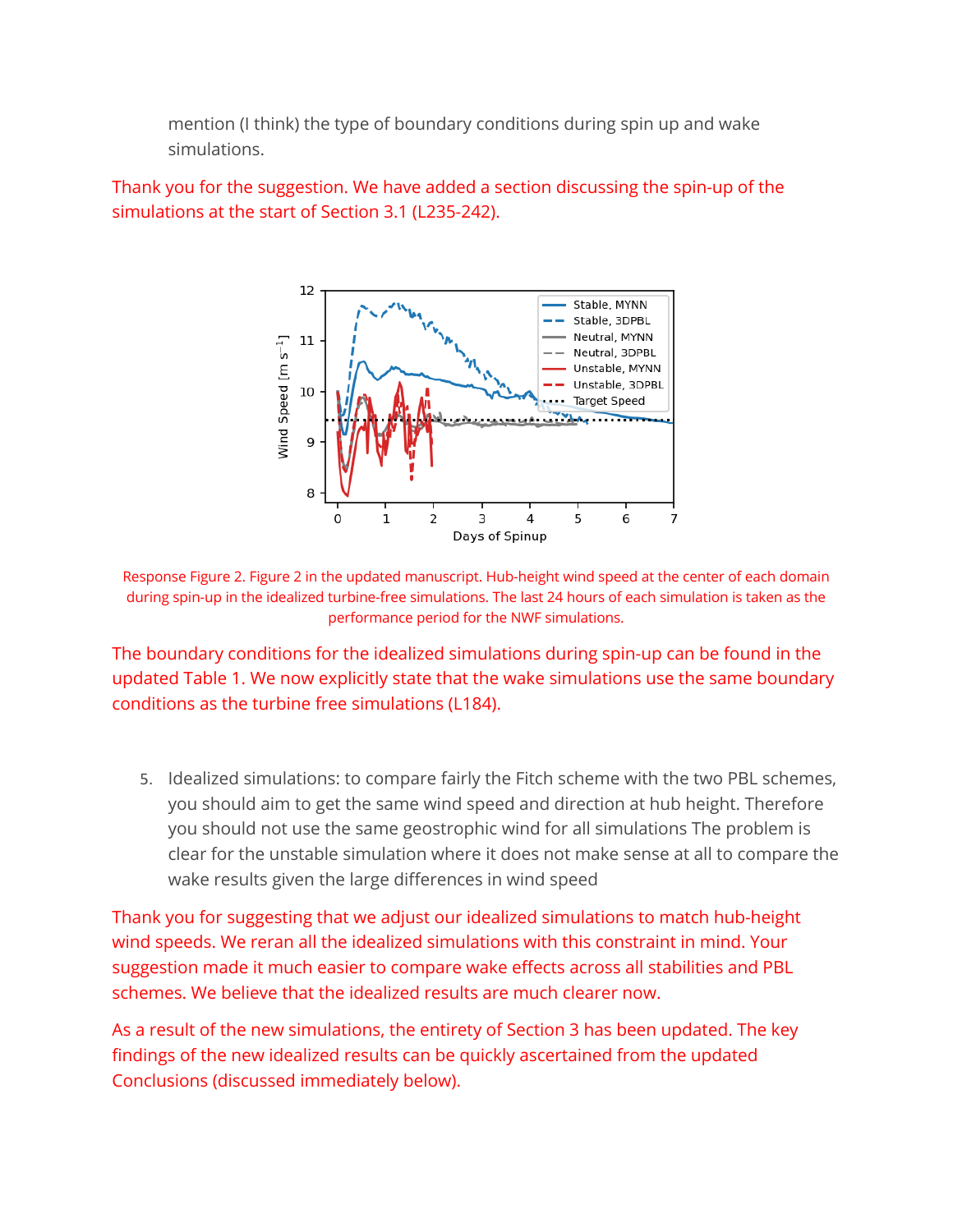6. Conclusions: the manuscript is already quite long and so such a long conclusion (which is not really concluding statements) is not needed. Can the reader get some nearly like bullet-points from your work? Also, and in relation to my comment 1, there are way too many sentences with a number of values that do not mean much if you do not have a reference or measurements. This is very clear between lines 657 and 674

We have truncated the conclusion, putting the key takeaways in a bullet list (L515-535). We have significantly reduced the amount of numerical values included in the Conclusion to focus instead on the main science messages, and we retained only the most important numbers.

Specific comments:

7. Line 4: "were only compatible with one PBL scheme" this is a general comment but I guess you mean the specific case of the WRF model, which is not mentioned at that point.

# We now clarify that MYNN has been the only PBL scheme to work with Fitch "as of the Weather Research and Forecasting model v4.3.3" (L4)

8. Line 8: "internal" the reader does not know what you mean by internal so maybe drop the work and be specific in the abstract

We have replaced the phrase "internal wake" with "wind speed losses within the plant" in Line 8, and we have also amended the rest of the abstract accordingly.

9. Line 10: add "atmospheric" before "stability"

### The updated abstract no longer uses the phrase "stability".

10. Line 27 "their impacts in numerical" I guess you mean "their impacts on atmospheric variables when implemented in numerical weather…" or so

The text in Line 27 has been entirely removed in the process of more strongly motivating this paper.

11. Line 31: you provide some low and high losses… what are the cases for this? I mean these are because of the size of wind farms?

Lee and Fields (2021) summarize that average total wake losses have been reported to be as low as 6.1% and as high at 40%. The 6.1% number comes from Mortensen et al. (2012) and the 40% number comes from Tindal (2009). It is difficult for us to say specifically why these differ, as both of these sources are conference presentations, and we do not have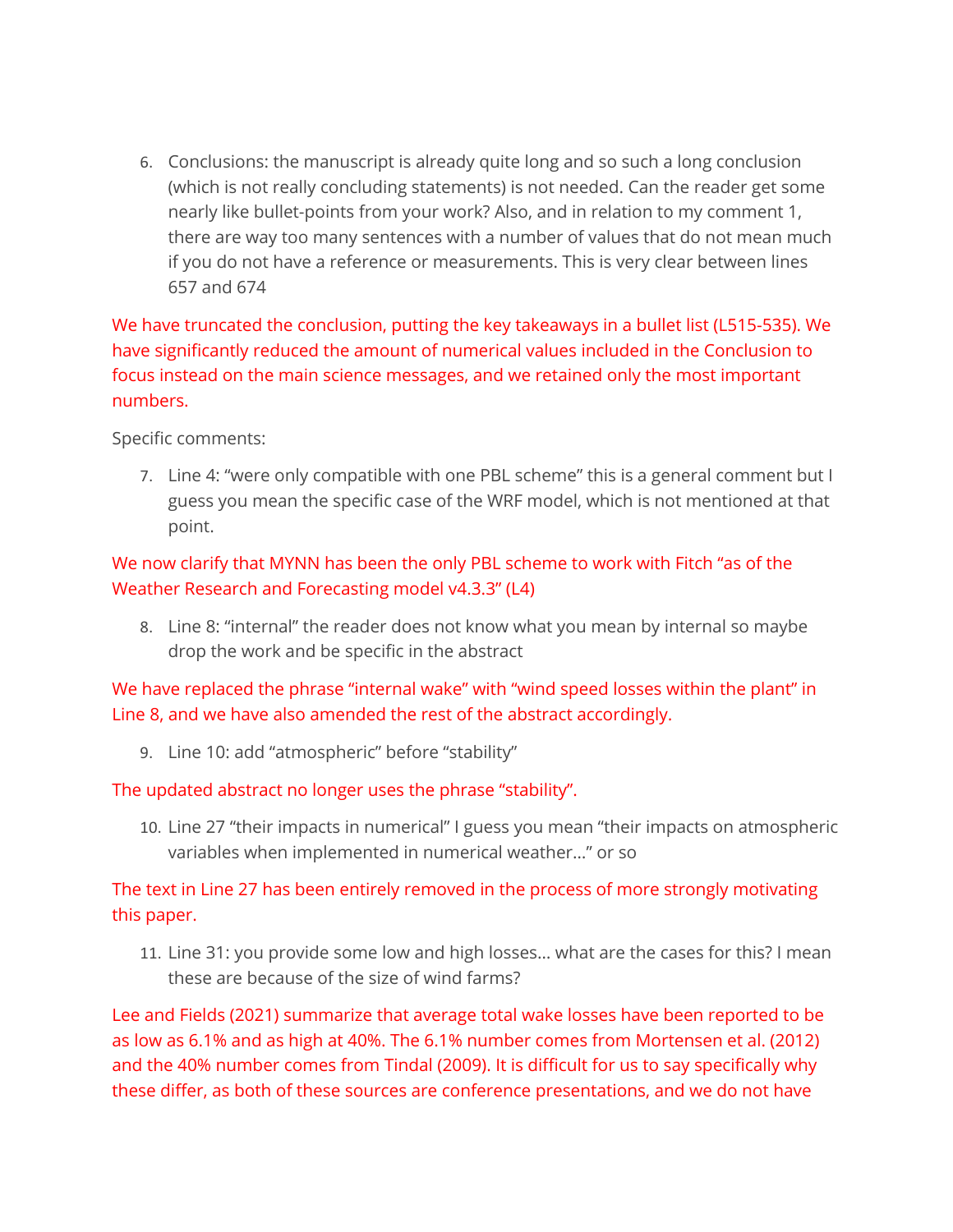access to them. We speculate that this spread occurs because of a number of reasons. As you suggest, one possible reason is the differing size of wind farms.

12. Line 57: maybe delete "generation"

We have deleted the surrounding section of text in order to make the introduction more concise, but thank you for catching that error.

13. Line 64: you have some ? signs when making a particular reference… this is not the first time

All the missing references have now been corrected, thank you.

14. Line 155: remove "to" before "behave"

#### We have removed "to".

15. Line 164: again a ? in a reference

All the missing references have now been corrected, thank you.

16. Line 165: not sure whether you define "Sq"

In an effort to keep the manuscript engaging and cut down on overly detailed comparisons, we have removed the Results section regarding TKE budget. As such, we have struck the Methods content where "Sq" was mistakenly not defined.

17. Line 180: why not using the value suggested in Archer et al. (2020)?

We remain with 100% TKE because Larsén and Fiscereit (2021) saw better performance with 100% TKE instead of 25% TKE, as we now note in L233.

18. Line 198: why not using the roughness of the sea? These parameterizations are mostly used offshore and it will be more straightforward to compare to the mid-Atlantic case

The new idealized simulations now use the roughness of the sea (0.0001 m) instead of the previous land roughness.

19. Line 199: the sentence kind of suggests that the hub height wind speed is very close to the geostrophic wind speed but that is not necessarily the case. So why 10 m/s?

Thank you for correcting our statement. Some of our updated idealized simulations are now run with 9 m/s geostrophic winds, so we have removed the corresponding text. We initially decided to force with 10 m/s geostrophic winds to be consistent with the idealized Fitch et al. (2012) study.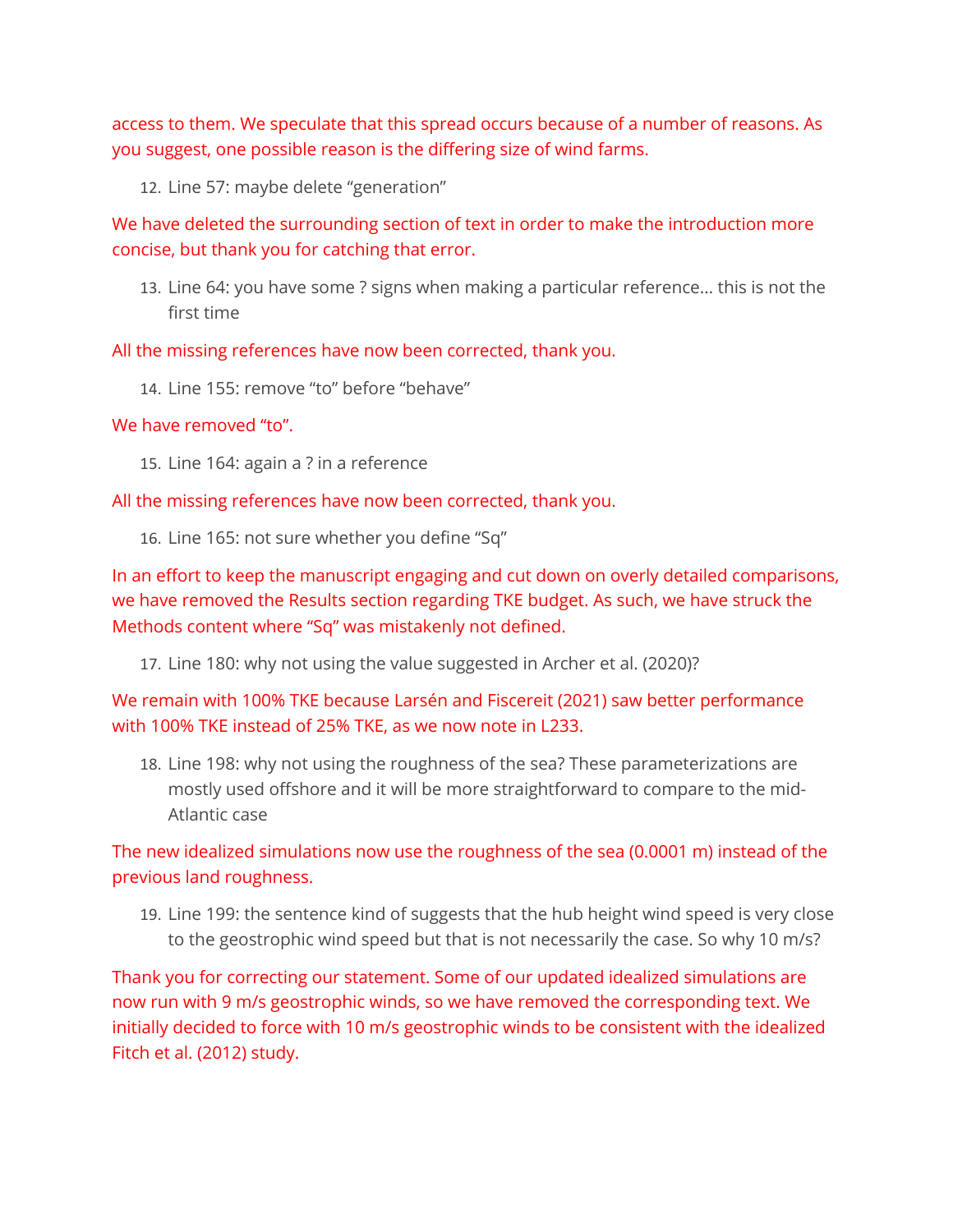20. Figure 1. This figure can be changed to show the model domains and maybe an inset with a zoom of the vineyard wind 1 with the turbine arrangement would be nice

We have updated Figure 1 to show the model domains as well as a zoom in of Vineyard Wind 1. We have attached the updated figure below for convenience.



Response Figure 3. Figure 1 in the updated manuscript.

21. Line 238 and similar: all these references to manuscripts in preparation are not useful. Particularly the one at this line is not needed (also that in line 252)

We have now removed all references to manuscripts that are in preparation.

22. Sentences in lines 264-265 and 286 are redundant given each of the sentences before them

The redundant sentence in L264-265 has been removed. The statement in L286 has been updated to improve clarity.

23. Figure 2: do you say somewhere whether these profiles are instantaneous output at some time? Are they spatial averages over the whole domain? Are they timeaveraged? Also the profiles should be somehow smoother; however they show some weird peaks, e.g., the highest wind speed of the stable MYNN or those below the lowest farm boundary in the stable TKE

Thank you for noting our omission. We have updated the Methods section to note that the performance period of the simulations required running "for 24 hours" (L184). We have also updated the caption for Figure 2 to clarify that these profiles are horizontally averaged over the extent of the domain as well as averaged for a day.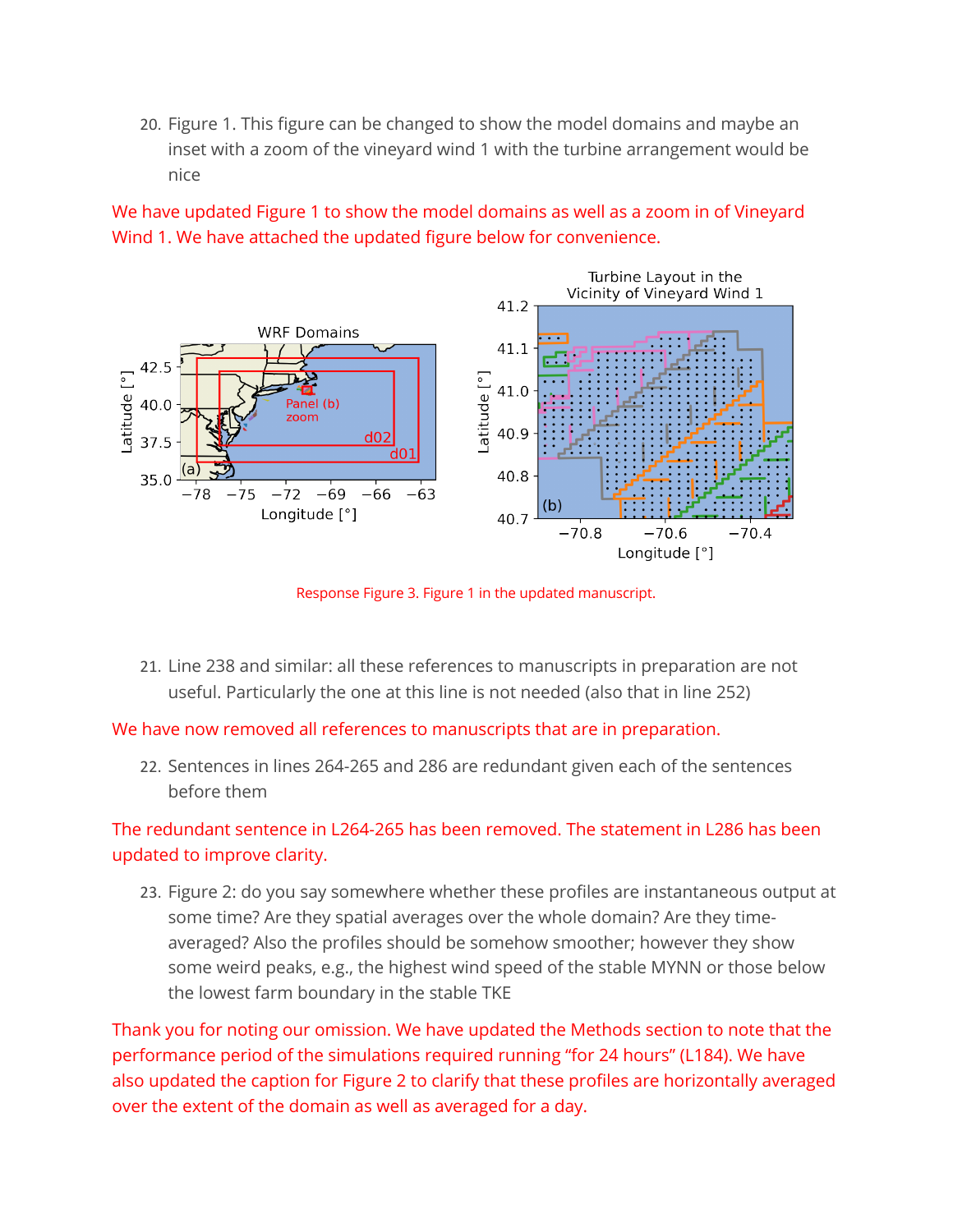The wind speed profiles of the updated simulations appear to be smoother, but please let us know if this is still an issue. The "weird" TKE peaks at the surface of the 3DPBL simulations arises from the vertical staggering (or destaggering) of how TKE is represented within the 3DPBL versus the surface layer scheme. This issue is being addressed in upcoming versions of the 3DPBL, but (based on the similarity of TKE between MYNN and the 3DPBL) this mismatch does not appear to strongly affect TKE profiles. We now note "The sharp peaks in TKE at the lowest level of the 3DPBL simulations are tied to the staggered representation of TKE in the new PBL scheme, and future versions of the 3DPBL will correct this issue." (Figure 3 caption)

24. Also about the result in Fig 2 for the unstable TKE: why is MYNN 3 times lower than 3DTKE? You mention this is related to the empirical constants but the stable and neutral ones seem fine

The structural changes from MYJ (which is where the 3DPBL constants come from in this work) to MYNN focused on convective conditions (L126-127). Thus, we expected and indeed did see the strongest differences between the two PBL schemes in unstable conditions.

25. Line 300 maybe you can add after "values" whether these are from instantaneous values at a given time

We now clarify that these values come from "daylong time-averaged hub-height wind speeds" (L268).

26. Figure 3 and related results: why not aligning the wind with x so that when you make the cross (side) analyses the plots are easy to digest

# We align our side views of the wake with the x-axis following Fitch et al. (2012). For example, see Figure 2 in that paper.

27. Line 327 "wakes erode" not sure how general is the erode term in wakes, could you replace it by recovery? I think you have different instances with this

The concept of wakes eroding appears throughout literature. For example "Wakes erode very quickly during unstable conditions" in Bodini et al. (2017) and "The results showed that under unstable conditions, the wake eroded rapidly" in Sun et al. (2020). We like this mental image as a complement to "wind speeds recovering", as we believe it paints a more vivid picture and helps keep the language more engaging.

28. Line 384 the ref. to your not published work can be changed. Some others have seen this as well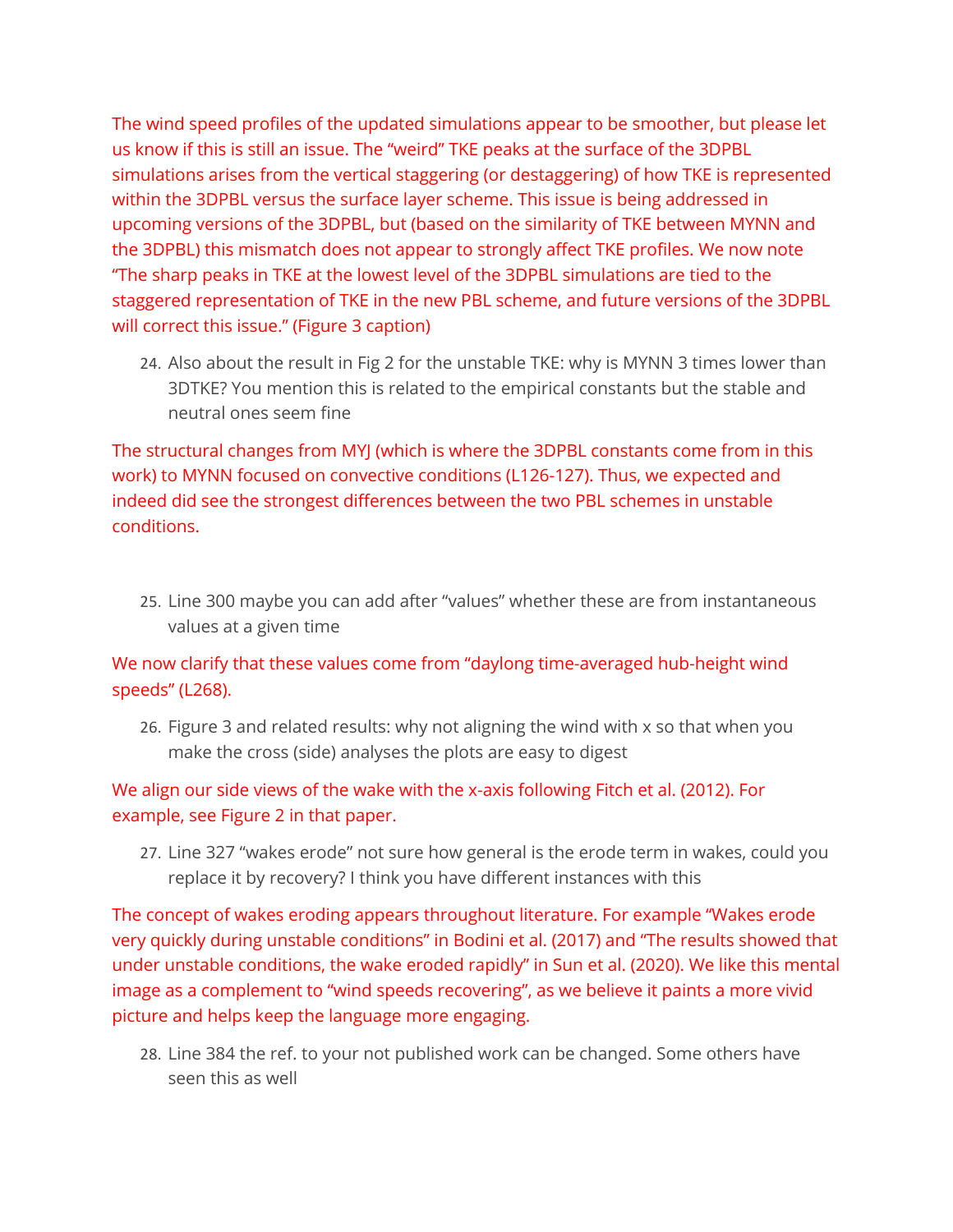The reference has been published during the process of the review for this manuscript, and we have updated the reference accordingly.

29. Line 432 delete one "of the"

We have corrected this typo, thank you.

30. Line 480 Not really true as TKE was quite different for the unstable case

We have removed the sentence entirely.

31. Line 491: I think you need to add "on land" after "near-neutral stratification"

We have clarified that we are referring to "onshore" atmosphere (L405), thank you.

32. Line 491-494: a figure with the frequency distributions of these surface heat fluxes would be nice

We decided to omit the heat flux figure from the manuscript as we believe this information borders on the line of being overly detailed, but we include the figure in our response here for your reference.



Relative Heat Flux Frequency at Vineyard Wind

Response Figure 4. Heat flux distribution at the Vineyard Wind centroid.

33. Figure 9 how are the winds above the boundary layer? Are they close? Maybe an inset showing the full profile would be nice

Due to the large size (>10 TB) of the monthlong 5-minute resolution dataset, we were only able to retain data in the lowest 500 m, and thus we are unable to show winds above the boundary layer. This approach is consistent with NREL's other wind databases.

34. Line 516 replace "off" by "on"